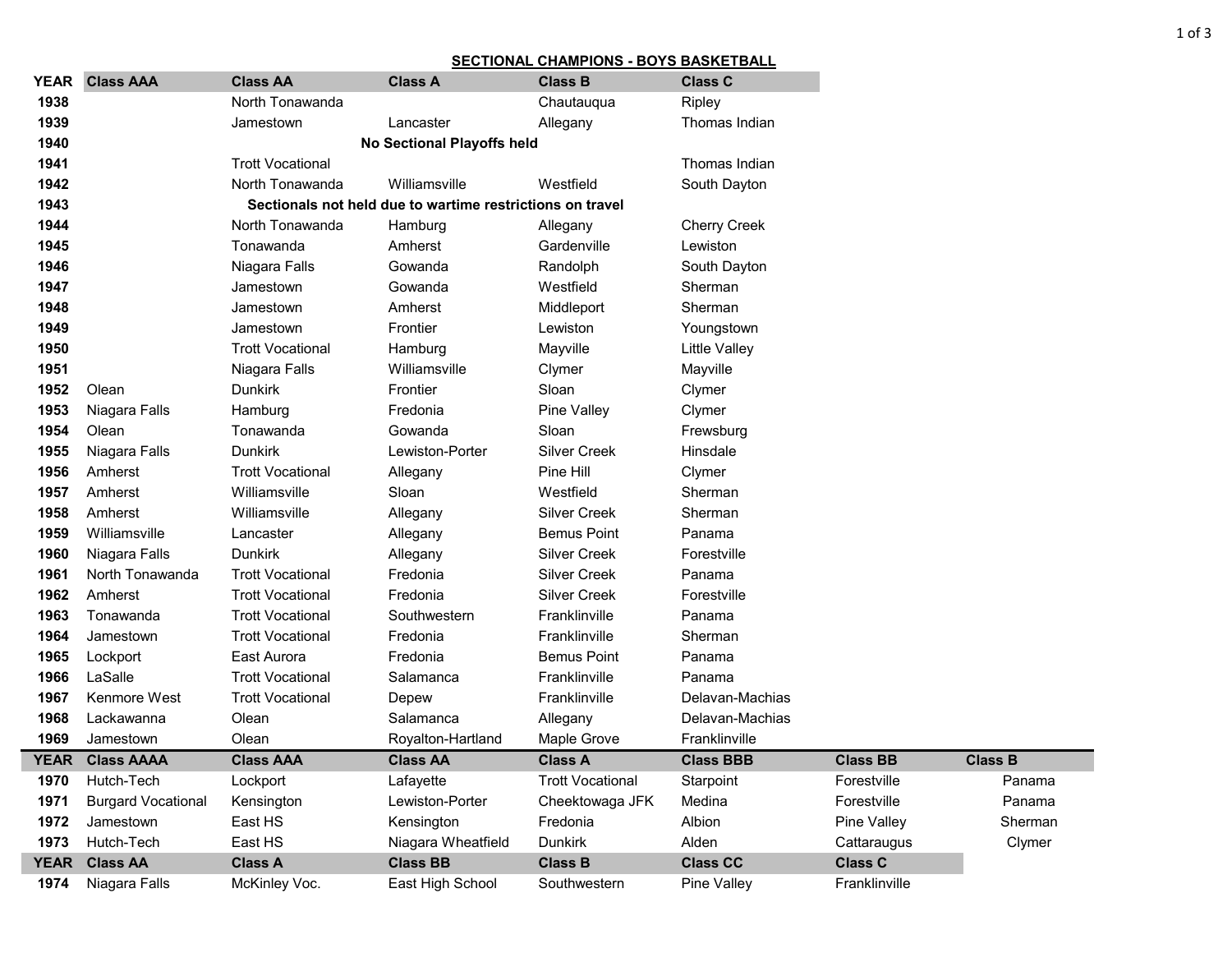## **SECTIONAL CHAMPIONS - BOYS BASKETBALL**

| 1975        | Lockport                  | Lackawanna       | Cheektowaga JFK         | <b>Trott Vocational</b>   | <b>Portville</b>        | Limestone      |                |
|-------------|---------------------------|------------------|-------------------------|---------------------------|-------------------------|----------------|----------------|
| 1976        | Niagara Falls             | Lackawanna       | Bennett                 | Emerson Voc.              | Maple Grove             | <b>Brocton</b> |                |
| 1977        | Kenmore West              | Lackawanna       | Lake Shore              | Fredonia                  | <b>Silver Creek</b>     | Franklinville  |                |
| 1978        | Kenmore West              | Lewiston-Porter  | Bennett                 | Grover Cleveland          | <b>Allegany Central</b> | Franklinville  |                |
|             | YEAR Class AAA            | <b>Class AA1</b> | <b>Class AA 2</b>       | <b>Class A</b>            | <b>Class B</b>          | <b>Class C</b> | <b>Class D</b> |
| 1979        | <b>Williamsville East</b> | Lackawanna (S)   | Lafayette               | Grover Cleveland          | Allegany Central        | Franklinville  | Chautauqua     |
| YEAR        | <b>Class A1</b>           | Class A 2        | Class B 1               | Class B 2                 | <b>Class C</b>          | <b>Class D</b> |                |
| 1980        | Jamestown                 | Lackawanna       | McKinley Voc.           | Newfane                   | Emerson Voc             | Chautauqua     |                |
| 1981        | <b>Williamsville East</b> | Riverside        | McKinley Voc.           | Grover Cleveland          | Emerson Voc             | Clymer         |                |
| 1982        | Kenmore West              | South Park       | Bennett                 | Grover Cleveland          | Falconer                | Chautaugua     |                |
|             | YEAR Class A 1            | Class A 2        | Class B 1               | Class B 2                 | Class C 1               | Class C 2      | <b>Class D</b> |
| 1983        | Sweet Home                | South Park       | Bennett (S)             | <b>Trott Vocational</b>   | Emerson Voc             | City Honors    | <b>Brocton</b> |
| <b>YEAR</b> | Class A 1                 | Class A 2        | Class B 1               | Class B 2                 | <b>Class C</b>          | <b>Class D</b> |                |
| 1984        | Sweet Home (S)            | South Park       | Bennett (S)             | Pioneer                   | City Honors             | Sherman        |                |
|             | YEAR Class A              | Class B 1        | Class B 2               | Class C 1                 | Class C 2               | <b>Class D</b> |                |
| 1985        | South Park                | Lackawanna       | <b>Grover Cleveland</b> | <b>Burgard Vocational</b> | Maple Grove             | Forestville    |                |

| <b>YEAR</b> | <b>Class A</b>   | Class B1       | <b>Class B2</b>           | <b>Class C</b>            | <b>Class D</b>     |                      |                |
|-------------|------------------|----------------|---------------------------|---------------------------|--------------------|----------------------|----------------|
| 1986        | Sweet Home       | Lackawanna     | <b>Grover Cleveland</b>   | Emerson Voc.              | Sherman            |                      |                |
| 1987        | Nichols School   | <b>Bennett</b> | Riverside                 | Trott Vocational (S)      | Cattaraugus        |                      |                |
| 1988        | Frontier         | LaSalle        | <b>Grover Cleveland</b>   | <b>Burgard Vocational</b> | Clymer             |                      |                |
| 1989        | LaSalle          | Pioneer        | Lackawanna                | <b>Burgard Vocational</b> | Franklinville      |                      |                |
| 1990        | LaSalle          | Kensington     | Lackawanna                | Traditional               | Franklinville      |                      |                |
| 1991        | LaSalle          | Hutch-Tech     | Williamsville South       | Cheektowaga JFK           | Westfield          |                      |                |
| 1992        | LaSalle          | Grand Island   | Fredonia                  | Riverside                 | Franklinville      |                      |                |
| 1993        | LaSalle          | Kenmore East   | Lackawanna                | Traditional               | Clymer             |                      |                |
| <b>YEAR</b> | <b>Class A</b>   | Class B 1      | Class B 2                 | Class C 1                 | <b>Class C 2</b>   | <b>Class D</b>       |                |
| 1994        | LaSalle          | Niagara Falls  | Fredonia                  | Traditional               | Randolph           | Maple Grove          |                |
| 1995        | LaSalle (S)      | Hutch-Tech     | Olean                     | Traditional               | Cheektowaga JFK    | Maple Grove (S)      |                |
| 1996        | LaSalle (S)      | Bennett        | Olean                     | Traditional (S)           | Randolph           | Maple Grove          |                |
| <b>YEAR</b> | Class A 1        | Class A 2      | <b>Class B1</b>           | <b>Class B2</b>           | Class C1           | Class C <sub>2</sub> | <b>Class D</b> |
| 1997        | Lockport         | LaSalle        | Seneca                    | Traditional               | Southwestern       | Maple Grove          | Hinsdale       |
| 1998        | Lockport         | Sweet Home     | Kensington                | Southwestern              | City Honors        | Randolph             | Hinsdale       |
| 1999        | Jamestown        | LaSalle        | Seneca                    | Southwestern              | Traditional (S)    | Westfield            | Pine Valley    |
| 2000        | West Seneca West | Will East      | Iroquois                  | East Aurora               | Traditional (S)    | Portville            | Sherman        |
| 2001        | Niagara Falls    | Bennett        | <b>Williamsville East</b> | East Aurora               | Traditional (S)    | Frewsburg            | Ellicottville  |
| <b>YEAR</b> | <b>Class AA</b>  | Class A 1      | Class A 2                 | Class B 1                 | <b>Class B2</b>    | Class C 2            | <b>Clas D</b>  |
| 2002        | Niagara Falls    | Bennett        | Williamsville East        | Traditional               | City Honors        | Pine Valley          | Sherman        |
| 2003        | Niagara Falls    | Bennett        | Olean                     | Lackawanna                | <b>City Honors</b> | Westfield            | Ellicottville  |